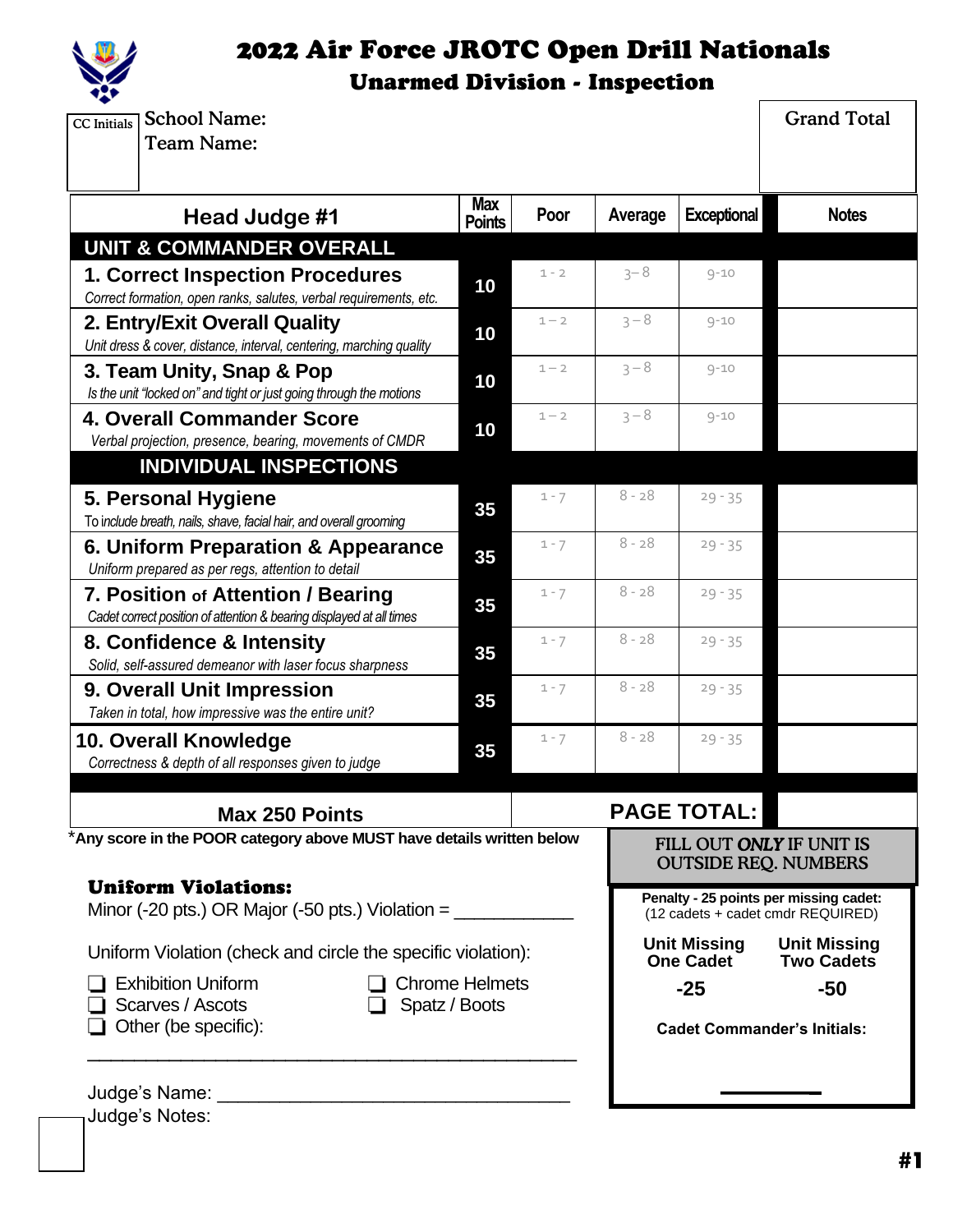

2022 Air Force JROTC Open Drill Nationals Unarmed Division - Inspection

| Judge #2                                                                                                     | <b>Max</b><br><b>Points</b> | Poor                                                                         | Average  | <b>Exceptional</b> | <b>Notes</b> |  |
|--------------------------------------------------------------------------------------------------------------|-----------------------------|------------------------------------------------------------------------------|----------|--------------------|--------------|--|
| <b>UNIT &amp; COMMANDER OVERALL</b>                                                                          |                             |                                                                              |          |                    |              |  |
| <b>1. Correct Inspection Procedures</b><br>Correct formation, open ranks, salutes, verbal requirements, etc. | 10                          | $1 - 2$                                                                      | $3 - 8$  | $9 - 10$           |              |  |
| 2. Entry/Exit Overall Quality<br>Unit dress & cover, distance, interval, centering, marching quality         | 10                          | $1 - 2$                                                                      | $3 - 8$  | $9 - 10$           |              |  |
| 3. Team Unity, Snap & Pop<br>Is the unit "locked on" and tight or just going through the motions             | 10                          | $1 - 2$                                                                      | $3 - 8$  | $9 - 10$           |              |  |
| <b>4. Overall Commander Score</b><br>Verbal projection, presence, bearing, movements of CMDR                 | 10                          | $1 - 2$                                                                      | $3 - 8$  | $9 - 10$           |              |  |
| <b>INDIVIDUAL INSPECTIONS</b>                                                                                |                             |                                                                              |          |                    |              |  |
| 5. Personal Hygiene<br>To include breath, nails, shave, facial hair, and overall grooming                    | 35                          | $1 - 7$                                                                      | $8 - 28$ | $29 - 35$          |              |  |
| 6. Uniform Preparation & Appearance<br>Uniform prepared as per regs, attention to detail                     | 35                          | $1 - 7$                                                                      | $8 - 28$ | $29 - 35$          |              |  |
| 7. Position of Attention / Bearing<br>Cadet correct position of attention & bearing displayed at all times   | 35                          | $1 - 7$                                                                      | $8 - 28$ | $29 - 35$          |              |  |
| 8. Confidence & Intensity<br>Solid, self-assured demeanor with laser focus sharpness                         | 35                          | $1 - 7$                                                                      | $8 - 28$ | $29 - 35$          |              |  |
| 9. Overall Unit Impression<br>Taken in total, how impressive was the entire unit?                            | 35                          | $1 - 7$                                                                      | $8 - 28$ | $29 - 35$          |              |  |
| 10. Overall Knowledge<br>Correctness & depth of all responses given to judge                                 | 35                          | $1 - 7$                                                                      | $8 - 28$ | $29 - 35$          |              |  |
| <b>Max 250 Points</b><br>$*$ A                                                                               |                             | <b>PAGE TOTAL:</b><br>$\sim$ DOOD<br>ista MillOT karra alataila ruulttam kal |          |                    |              |  |

\***Any score in the POOR category above MUST have details written below**

Judge's Name: \_\_\_\_\_\_\_\_\_\_\_\_\_\_\_\_\_\_\_\_\_\_\_\_\_\_\_\_\_\_\_\_\_\_\_\_\_

Judge's Notes: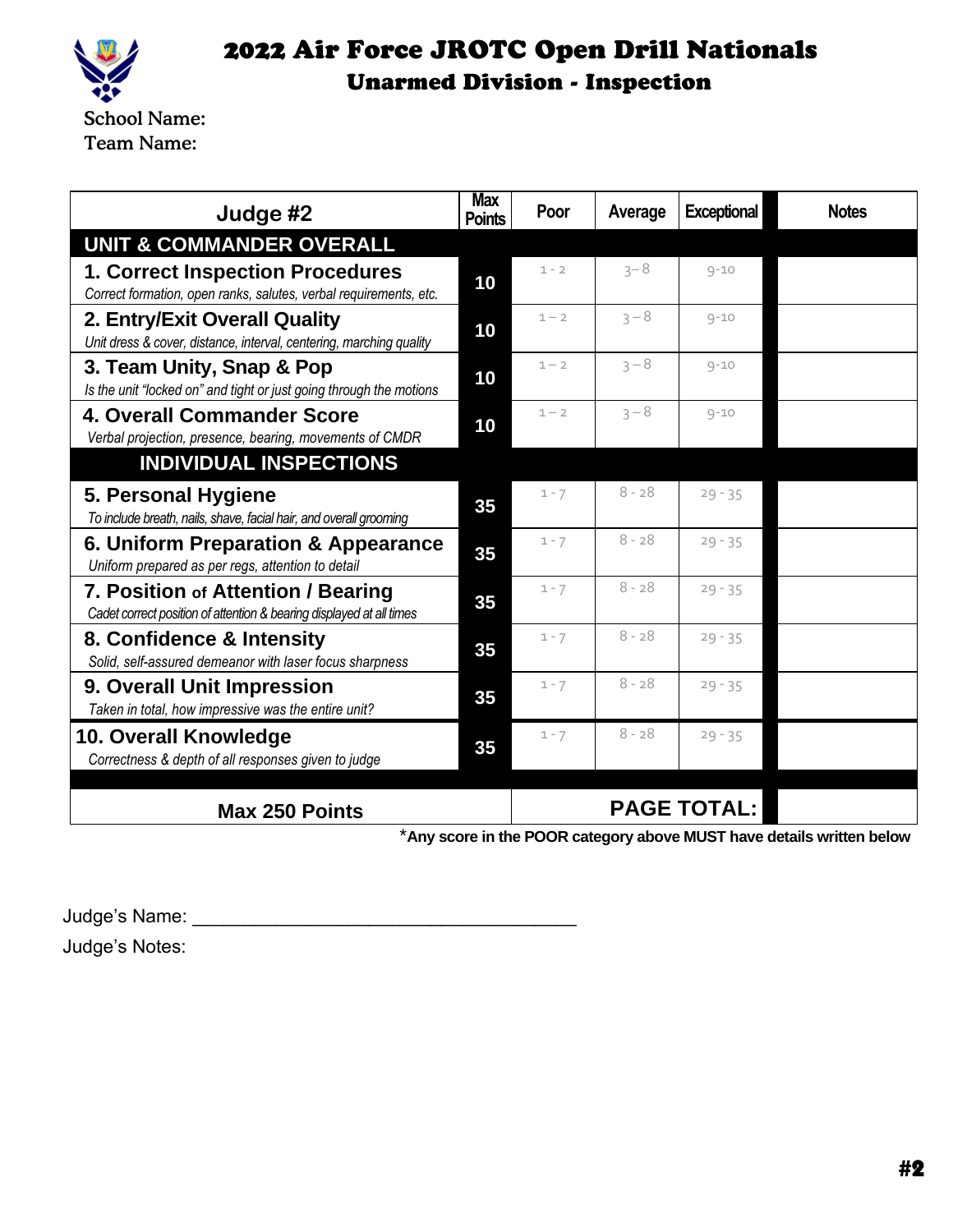

2022 Air Force JROTC Open Drill Nationals Unarmed Division - Inspection

School Name: Team Name:

| Judge #3                                                                                                     | <b>Max</b><br><b>Points</b> | Poor*                                                                                | Average  | <b>Exceptional</b> | <b>Notes</b> |  |
|--------------------------------------------------------------------------------------------------------------|-----------------------------|--------------------------------------------------------------------------------------|----------|--------------------|--------------|--|
| <b>UNIT &amp; COMMANDER OVERALL</b>                                                                          |                             |                                                                                      |          |                    |              |  |
| <b>1. Correct Inspection Procedures</b><br>Correct formation, open ranks, salutes, verbal requirements, etc. | 10                          | $1 - 2$                                                                              | $3 - 8$  | $9 - 10$           |              |  |
| 2. Entry/Exit Overall Quality<br>Unit dress & cover, distance, interval, centering, marching quality         | 10                          | $1 - 2$                                                                              | $3 - 8$  | $9 - 10$           |              |  |
| 3. Team Unity, Snap & Pop<br>Is the unit "locked on" and tight or just going through the motions             | 10                          | $1 - 2$                                                                              | $3 - 8$  | $9 - 10$           |              |  |
| 4. Overall Commander Score<br>Verbal projection, presence, bearing, movements of CMDR                        | 10                          | $1 - 2$                                                                              | $3 - 8$  | $9 - 10$           |              |  |
| <b>INDIVIDUAL INSPECTIONS</b>                                                                                |                             |                                                                                      |          |                    |              |  |
| 5. Personal Hygiene<br>To include breath, nails, shave, facial hair, and overall grooming                    | 35                          | $1 - 7$                                                                              | $8 - 28$ | $29 - 35$          |              |  |
| 6. Uniform Preparation & Appearance<br>Uniform prepared as per regs, attention to detail                     | 35                          | $1 - 7$                                                                              | $8 - 28$ | $29 - 35$          |              |  |
| 7. Position of Attention / Bearing<br>Cadet correct position of attention & bearing displayed at all times   | 35                          | $1 - 7$                                                                              | $8 - 28$ | $29 - 35$          |              |  |
| 8. Confidence & Intensity<br>Solid, self-assured demeanor with laser focus sharpness                         | 35                          | $1 - 7$                                                                              | $8 - 28$ | $29 - 35$          |              |  |
| 9. Overall Unit Impression<br>Taken in total, how impressive was the entire unit?                            | 35                          | $1 - 7$                                                                              | $8 - 28$ | $29 - 35$          |              |  |
| 10. Overall Knowledge<br>Correctness & depth of all responses given to judge                                 | 35                          | $1 - 7$                                                                              | $8 - 28$ | $29 - 35$          |              |  |
| <b>Max 250 Points</b><br>$*$ A                                                                               |                             | <b>PAGE TOTAL:</b><br>والمستنقل والمتمام<br>$L = L - D$<br>$\sim$ $\sim$ MUICT being |          |                    |              |  |

\***Any score in the POOR category above MUST have details written below**

Judge's Name: \_\_\_\_\_\_\_\_\_\_\_\_\_\_\_\_\_\_\_\_\_\_\_\_\_\_\_\_\_\_\_\_\_\_\_\_\_

Judge's Notes: